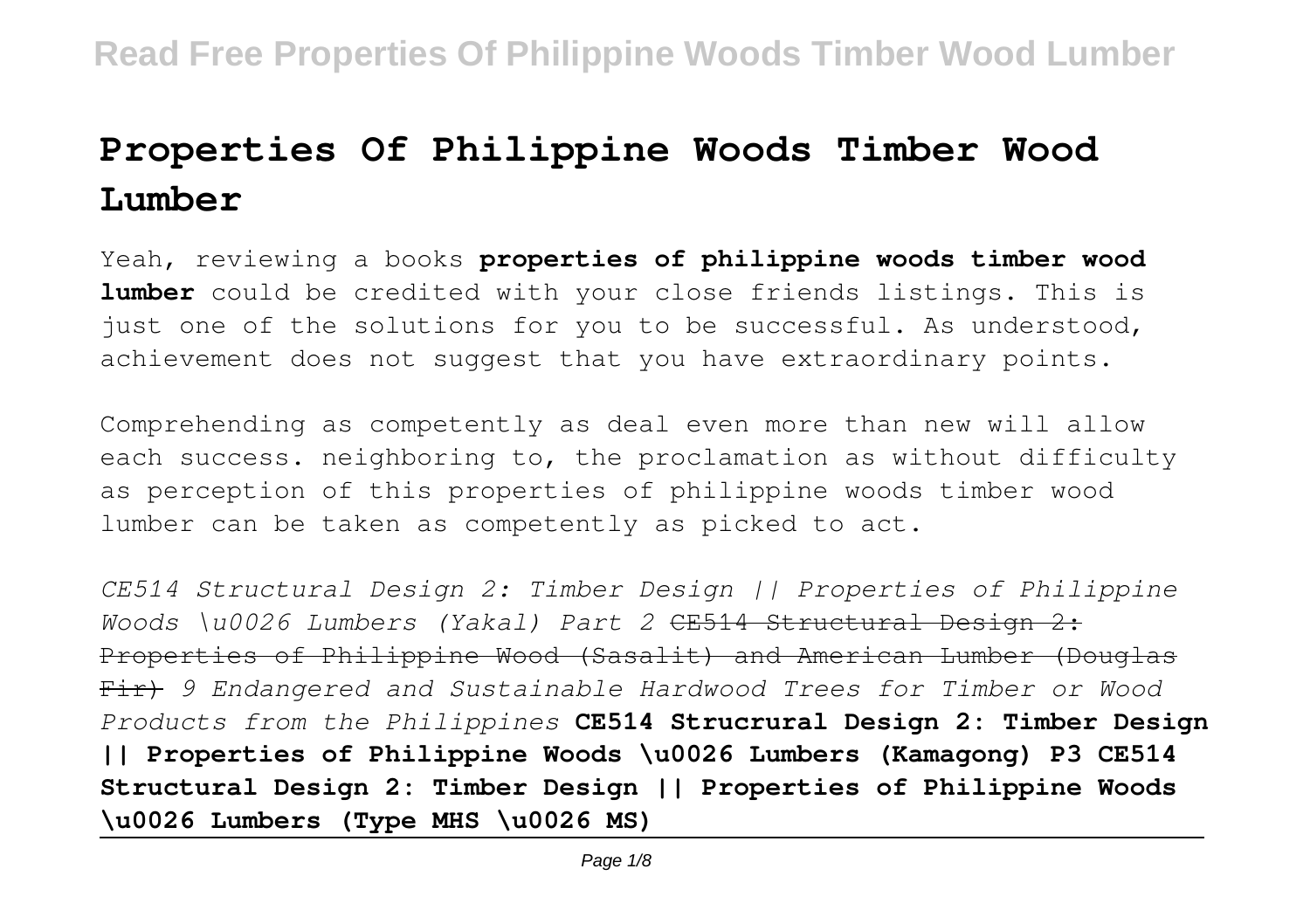Wood's properties: Introduction and concepts What Kind of Wood Should You Build With? | WOODWORKING BASICS Wood Defects <del>Identifying the</del> Working Properties of Wood: WIA 2016 Video 2 Hardwood Identification Wood's structural properties

The ONE Difference Between MAHOGANY Lumbers

Top 5 BIGGEST Trees on Earth

The unbelievable  $*$ \$88,000\* Oak bowl made from a \$0.50 firewood log, Wood-Turning**Most Expensive Wood in the World - Super 10 Expensive Wood List** *Mahogany Entryway Door* \$\$\$ HOW MUCH MONEY ARE WE MAKING FROM CUTTING OUR TIMBER..HOW WILL WE SPEND IT? FURNITURE PRICES IN THE PHILIPPINES!(USING MAHOGANY WOOD) *Timber Investment Properties | What To Look For* Logs to Lumber - An aerial journey through the sawmill Materiaaleigenschappen 101 *Buying Wood from the Lumber Yard: Money Saving Hacks for Woodworking Part 4* Top 10 Most Expensive Wood in the World *Top 10 Most Strongest Wood In The World*

Gemilena Wood Prices In The Philippines (Requested Video)*Sustainable forest management in action - Philippines* Documentary about GOLD | The Story of Man's 6000 Year Obsession | vs Bitcoin | Full Documentaries

WB2000 Wideband Sawmilling in Philippines - Wood-Mizer**Mahogany Wood Facts** Types of wood and Manufactured Boards 001 Properties Of Philippine Woods Timber

Properties of Philippine Woods & Timber - Free download as PDF File Page 2/8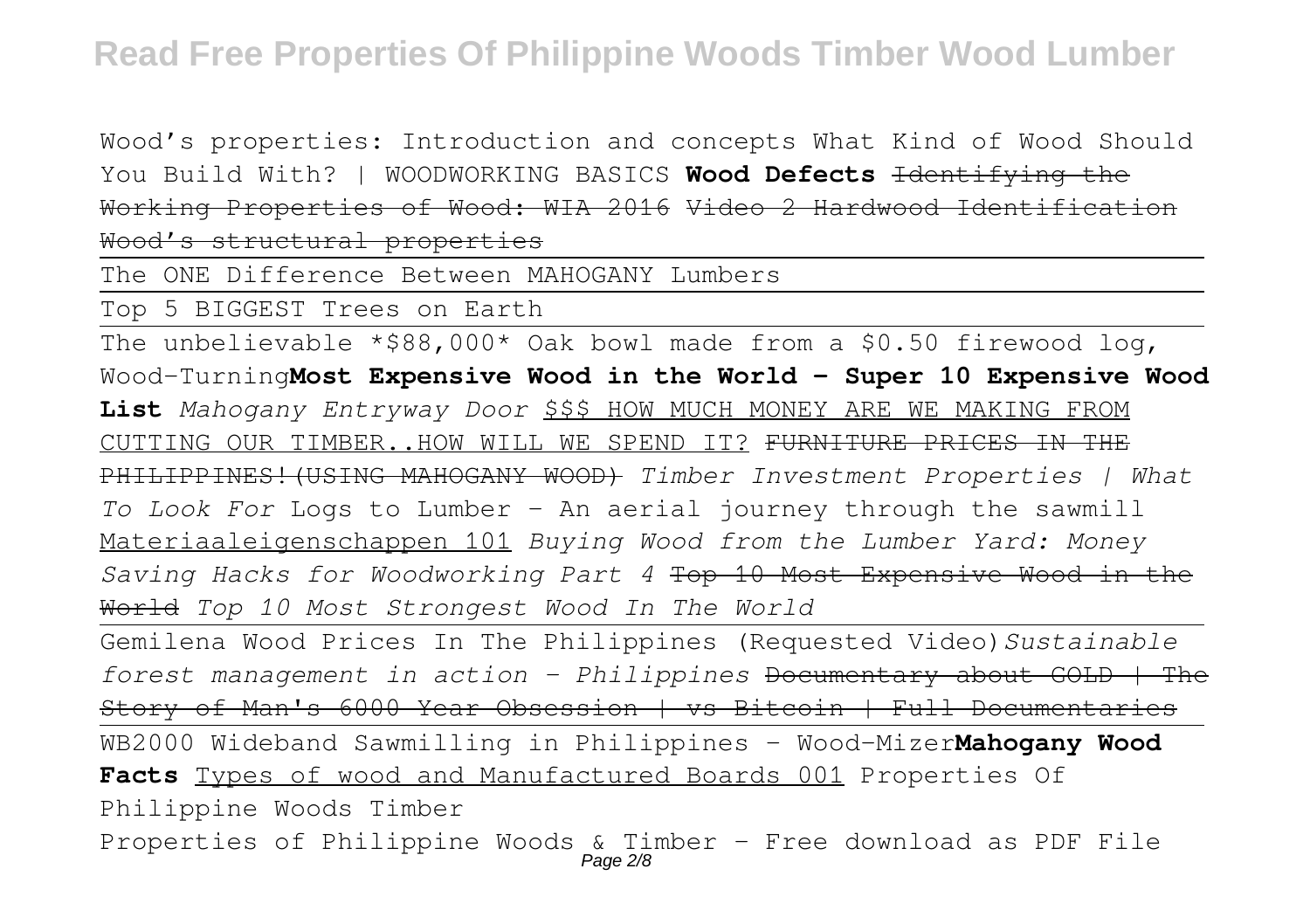(.pdf), Text File (.txt) or view presentation slides online. Capacity of the Philippine Wood and Timber at 80% Stress grade.

Properties of Philippine Woods & Timber | Wood | Lumber Wood Species. ACACIA MANGIUM. Acacia Mangium is a plantation wood species available in FSC® Certified Imported logs or sawn and/or non certified but still legal and ... ACACIA RAINTREE. ALDER. Alder is available from North America and Russia. A very popular choice for furniture, as an often cheaper ...

Wood Species - Timber Company in Philippines | Filtra Timber flatsawn and quartersawn wood in appearance, strengths and stability. Also there are differencess even within a small region, and even within a single tree. Wood is a wonderful material, and it is selfsustaining when grown in well managed forests.

Philippine Wood Species | Rosewood, Mahogany, Beech, Yakal ... Properties Of Philippine Woods Timber Wood Lumber Author: download.truyenyy.com-2020-12-15T00:00:00+00:01 Subject: Properties Of Philippine Woods Timber Wood Lumber Keywords: properties, of, philippine, woods, timber, wood, lumber Created Date: 12/15/2020 4:32:37 PM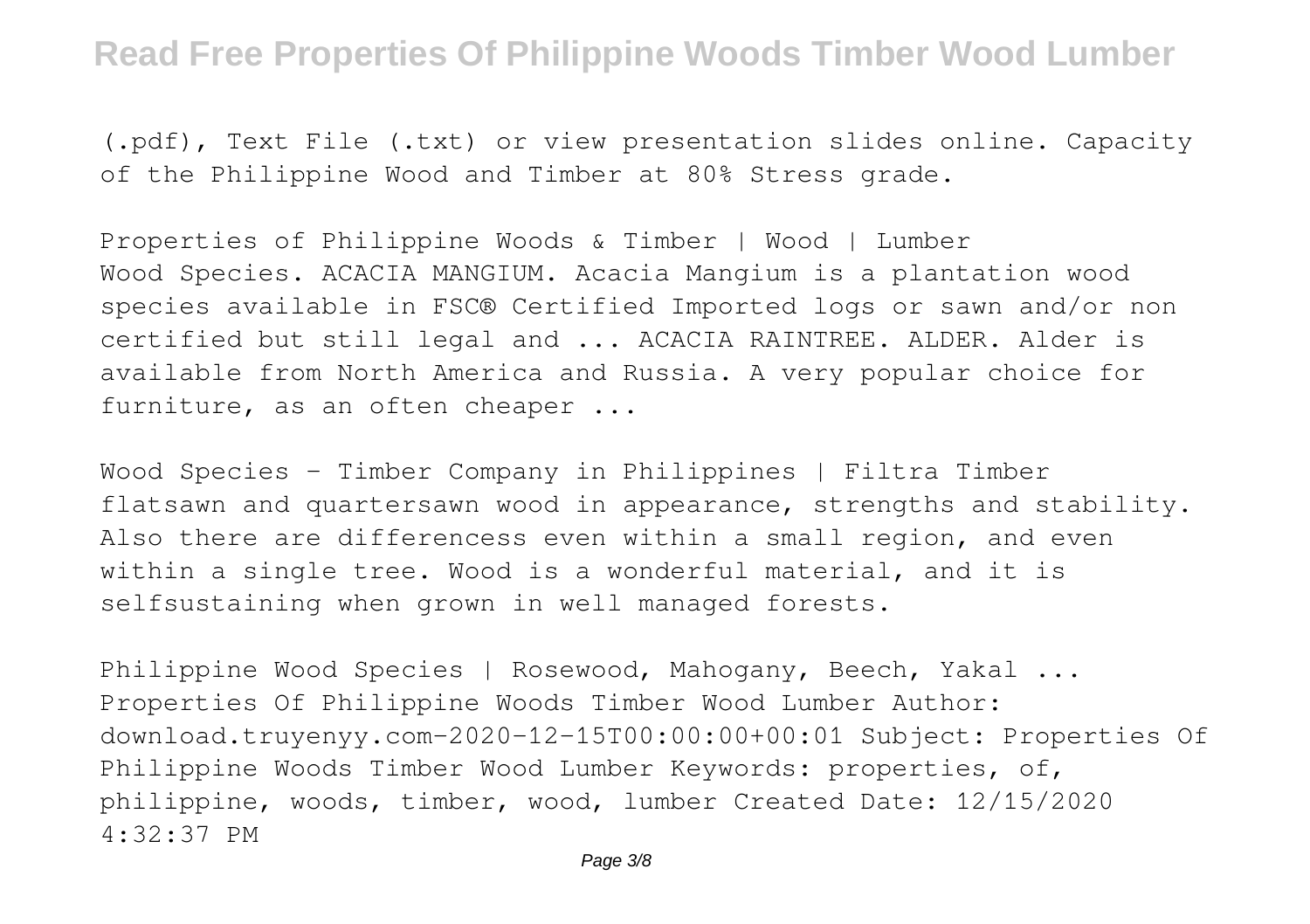Properties Of Philippine Woods Timber Wood Lumber There is an abundance of variety between the difference species: each with different working properties, appearances, and mechanical strength values. The five main groupings for Philippine Mahogany (Meranti/Lauan) are: Light Red Meranti, Dark Red Meranti, White Meranti, Yellow Meranti, and Balau. Light Red Meranti.

Philippine Mahogany | The Wood Database - Lumber ...

Learn more about Philippine hardwood with our handy guide. ... Read the original article ("Knock on Wood") in the January 2009 issue of Real Living Magazine. ... The property appears to have a sprawling view of the city! The Details We Love About Gabbi Garcia's Christmas Tree.

Building 101: Types of Philippine Hardwood

It can contain wood byproducts and it can also be made entirely of vinyl, aluminum, or plastic. People prefer this over natural wood because modern technology has allowed it to be more insect resistant, maintenance-free, and durable altogether while still mimicking the beauty of natural wood.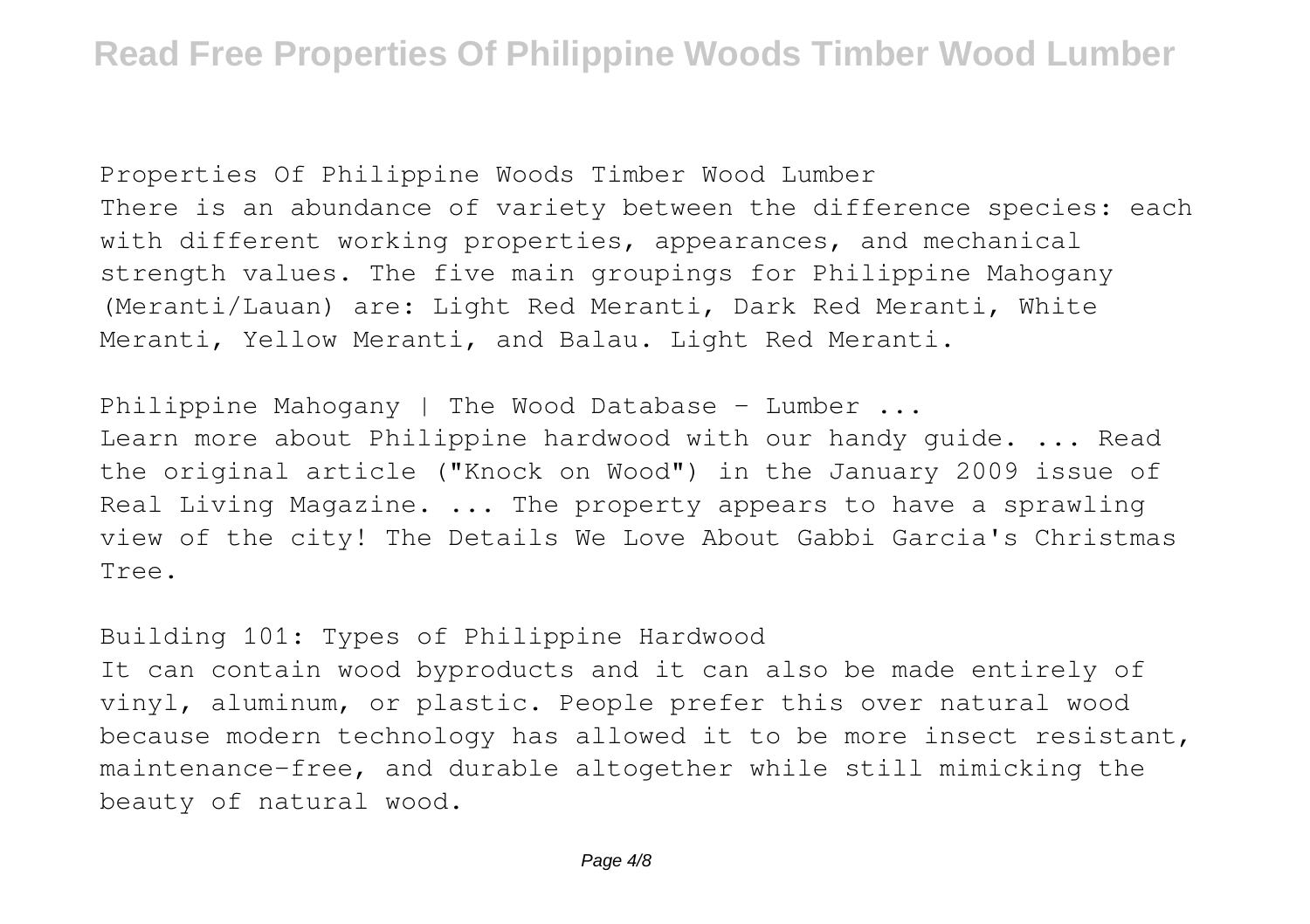7 types of wood you can use for your house | homify the money for properties of philippine woods timber wood lumber and numerous ebook collections from fictions to scientific research in any way. in the course of them is this properties of philippine woods timber wood lumber that can be your partner. Project Gutenberg is a wonderful source of free ebooks – particularly for academic work ...

Properties Of Philippine Woods Timber Wood Lumber Strength Properties 4–3 Common Properties 4–3 Less Common Properties 4–24 Vibration Properties 4–25 Speed of Sound 4–25 Internal Friction 4–26 Mechanical Properties of Clear Straight-Grained Wood 4–26 Natural Characteristics Affecting Mechanical Properties 4–27 Specific Gravity 4–27 Knots 4–27 Slope of Grain 4–28

Wood Handbook--Chapter 4--Mechanical Properties of Wood The following table is Structural Lumber Wood Engineering Properties. Modulus of Elasticity of Wood, Wood Engineering Design Data. Modulus of elasticity also referred to as Tensile Modulus or Young's Modulus. Elastic ratios for various wood species at approximately 12% moisture content - see bottom of webpage. Related Lumber Wood Engineering Data:

Structural Wood Lumber Engineering Properties Table Chart ...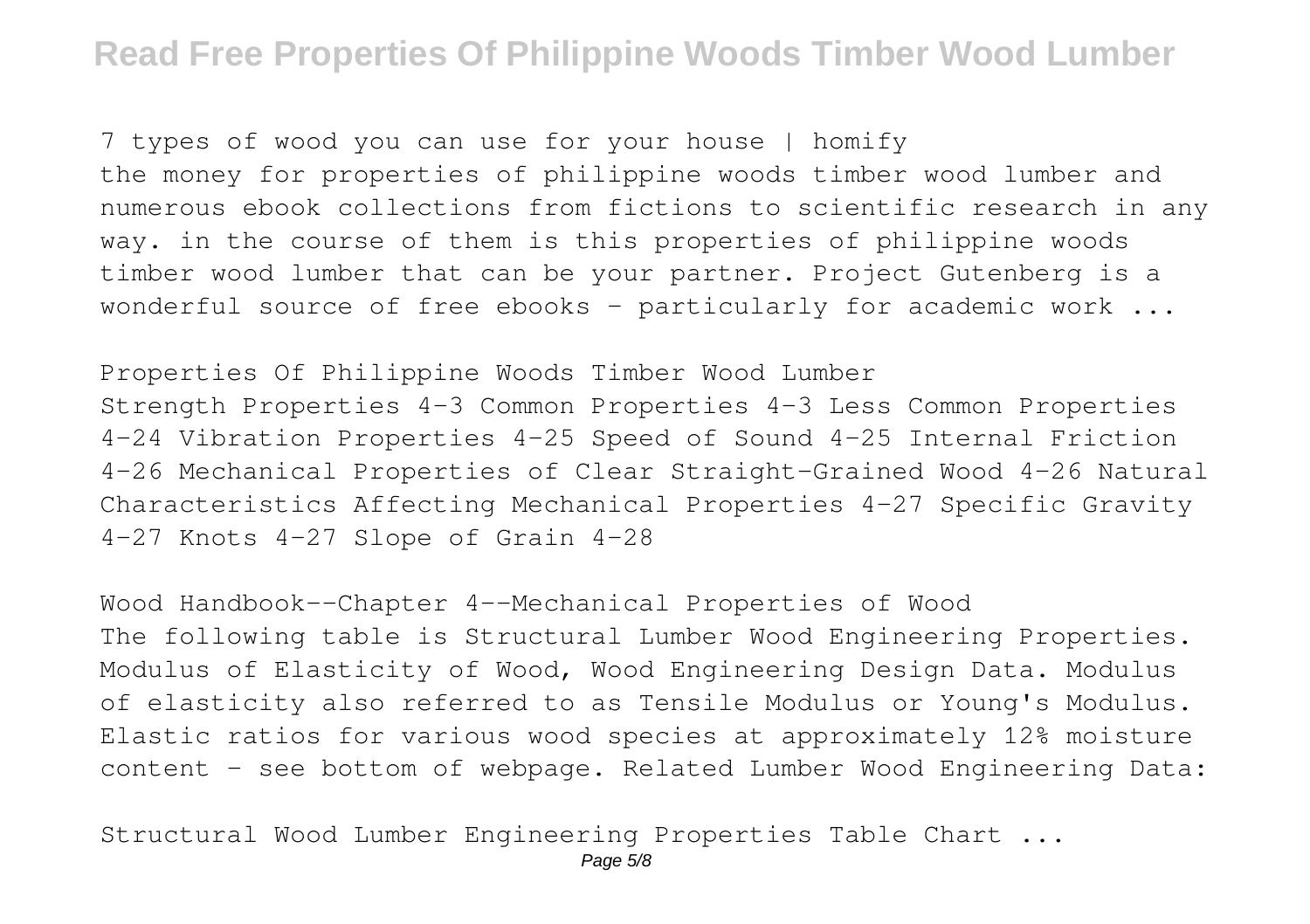PROPERTIES OF WOOD AND STRUCTURAL WOOD PRODUCTS 3.1 INTRODUCTION Wood differs from other construction materials because it is produced in a living tree. As a result, wood possesses material properties that may be significantly different from other materials normally encountered in structural design.

#### PROPERTIES OF WOOD AND STRUCTURAL WOOD PRODUCTS

Properties of Timber and Wood. Most important properties of wood and timber may be discussed under the following general headings. 1. Color and Odor. Most trees are characterized by a typical color and odor. Thus, walnut wood is distinguished by its typical dark brown color. Similarly, a freshly cut teak wood has a golden yellow shade.

Top 6 Properties of Wood and Timber used in Construction. Despite its complex chemical nature, wood has excellent properties which lend themselves to human use. It is readily and economically available; easily machinable; amenable to fabrication into an infinite variety of sizes and shapes using simple on-site building techniques; Exceptionally strong relative

Properties of Wood & Timber - Physical & Chemical ... Courtesy of graduating civil engineering students from Taguig City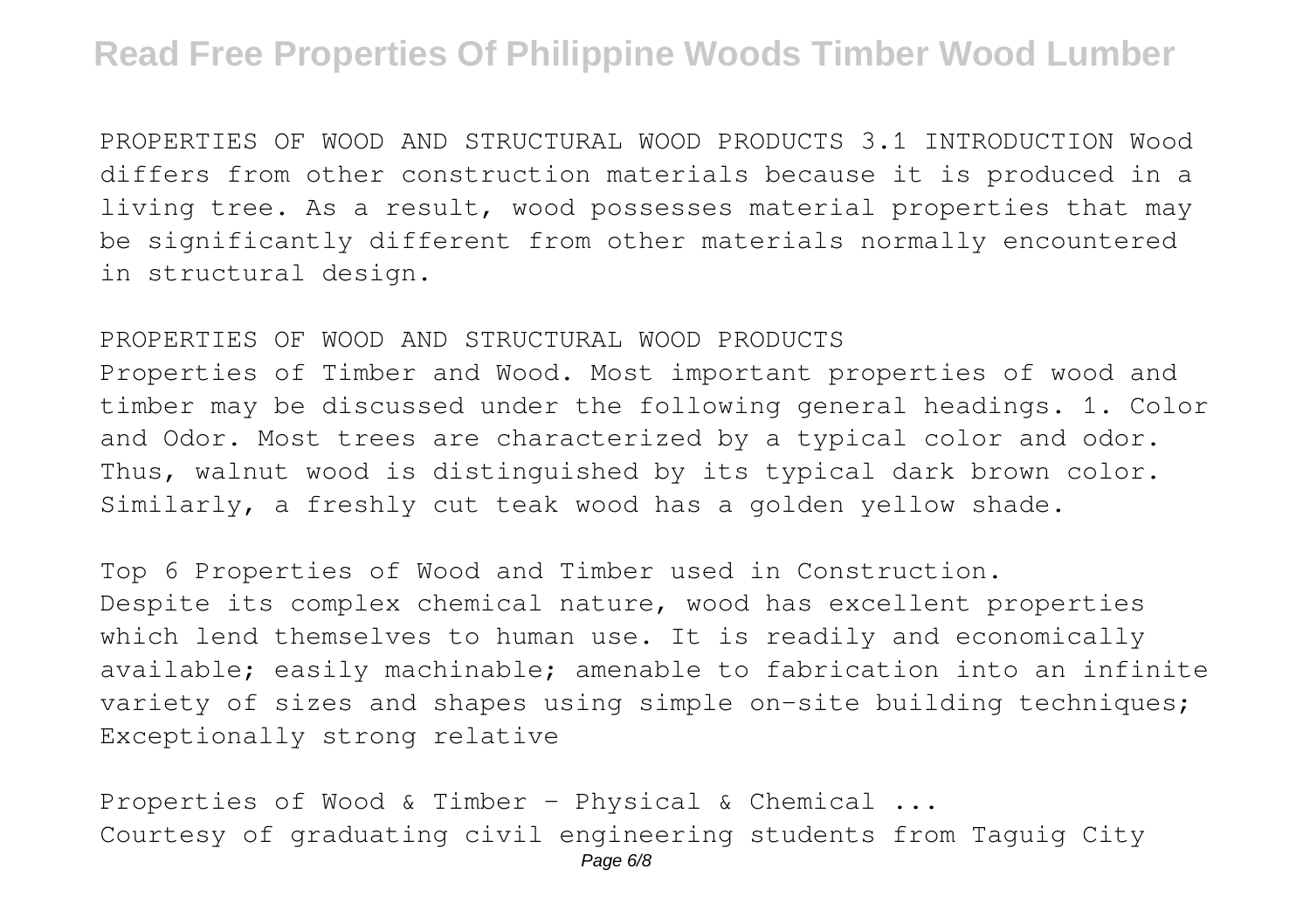University (TCU) College of Engineering & Technology (CET) Acknowledgement: A. Subtitle Editors B. Video Editors C. Sound Editors ...

Properties of Philippine Wood & Lumber

S'ono P.:Standard nomenclature and specification of ASEAN Timber. Bangkok 9, Thailand. 14. Tamolang, F.B. et al. "Ninth Progress Report on the strength and Related Properties on Philippine Woods" Forest Products Research and Development Institute, College, Laguna 3720 15. The Malaysian Timber Industry Board: 100 Malaysian Timbers 1986

#### IDENTIFICATION, PROPERTIES AND USES O}'

Hard grain is the visible lines in the wood. Soft grain is the wood between the grain lines. Mahogany timber it is very stable due to its close, straight-grain pattern and lack of soft grain.

Properties and Characteristics of Mahogany Timber | Home ... Mahogany Wood: Properties, Characteristics & Uses Mahogany is a worldclass wood species that is found in many variants, such as African Mahogany, Cuban Mahogany, Honduran Mahogany, Santos Mahogany, Mountain Mahogany, Philippine Mahogany, etc., mainly based on the origin.